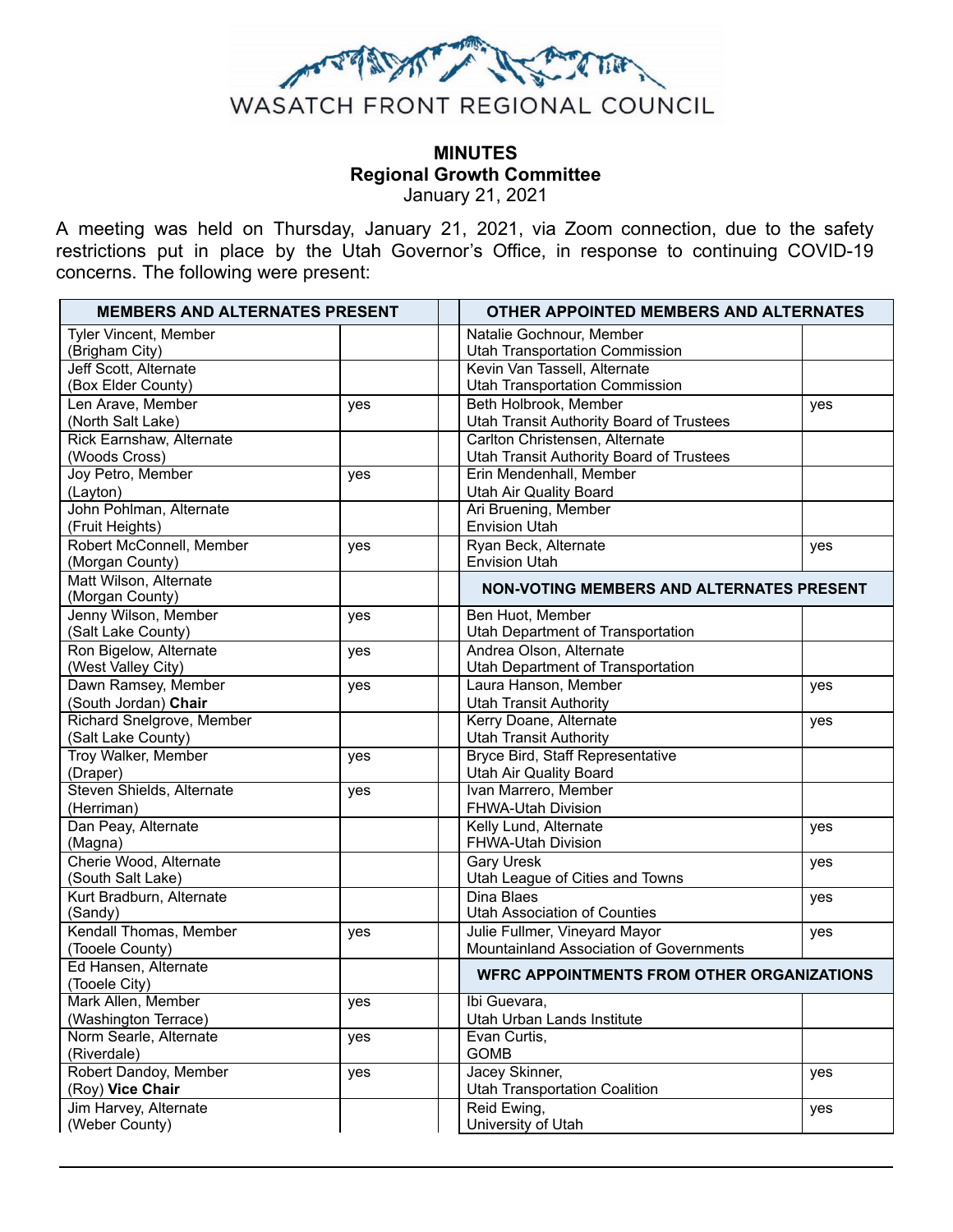## **OTHER ATTENDEES PRESENT, including WFRC Staff:**

| Bill Cobabe, Victoria Ashby, Roger Borgenicht,     | Ted Knowlton, Andrea Pearson, Nikki Navio, Katie Gerard, |  |  |
|----------------------------------------------------|----------------------------------------------------------|--|--|
| Wendy Thomas, Jay Aguilar, Ryan Perry,             | Jory Johner, Megan Townsend, Lauren Victor,              |  |  |
| Michael Parker, Christopher Chesnut, Eileen Barron | Andrew Gruber, Julie Bjornstad, Hugh Van Wagenen,        |  |  |
|                                                    | Matthew Silski, Rosie Hernandez, Christy Dahlberg,       |  |  |
|                                                    | Ned Hacker, Nicole Mendelsohn, Bert Granberg             |  |  |

### **1. Introductions and Consent Agenda [00:00:42]**

Mayor Dawn Ramsey called the meeting to order at 9:46am. Roll call introductions were made. New members of RGC were welcomed.

### **ACTION** : **Approve Minutes from the October 8, 2020 meeting [00:02:30]**

Mayor Ramsey entertained a motion to accept the minutes. Mayor Len Arave made a motion and Councilmember Kendall Thomas seconded. Motion passed unanimously.

### **2. Public Comment [00:04:47]**

Mayor Ramsey opened the meeting for public comments. There were none.

# **3. Wasatch Choice Update [00:05:30]**

# a. **Fall 2020 Wasatch Choice workshop outcomes**

Nikki Navio and Ted Knowlton, both with WFRC, gave a review of the Wasatch Choice workshops that were held remotely in the fall of 2020. The workshops explored transportation projects and the interrelated land use and economic development elements of the Wasatch Choice Regional Vision. The workshops also discussed impacts of COVID-19 on our communities and recent changes to state law that affect requirements for general plans and the way transportation investments are prioritized.

#### b. **Newly-released Wasatch Choice resources [00:16:10]**

Eileen Barron, with UDOT's Planning and Investment team, highlighted the Public Engagement Guidebook, one of the resources created to assist local governments with the challenges associated with addressing growth within communities, as well as the added challenge of COVID-19. To respond to these challenges the Wasatch Choice Partners, including WFRC, have been developing resources for local governments as General Plans, zoning, and transportation investments are put into place.

# c. **Assessing current community-level actions [00:29:03]**

Mayor Ramsey and Andrew Gruber, WFRC, provided an overview of the efforts that communities have been implementing to address the state's continuing rapid growth, within the context of COVID-19. Communities are addressing both the Wasatch Choice framework and the new state requirements from Senate Bill 34 (2019, housing affordability). **[00:39:49]** Ted Knowlton, WFRC introduced Victoria Ashby, with ULCT, who provided more information regarding these housing affordability efforts.

#### **4. UTA's Draft Five-Year Service Plan [01:09:50]**

UTA Trustee Beth Holbrook introduced UTA's draft Five-Year Service plan. Laura Hanson, and Kerry Doane presented the plan, which includes a number of service change concepts that are already included in the Regional Transportation Plans and Utah's Unified Transportation Plans. The plan does not include projects that are not yet funded, but does begin to lay the foundation for future capital projects that are identified in the Regional and State plans. Trustee Holbrook stated that UTA would welcome input on this draft plan. It will be updated every two years, and will be incorporated into the next updates of the Regional and Utah's Unified Transportation Plans.